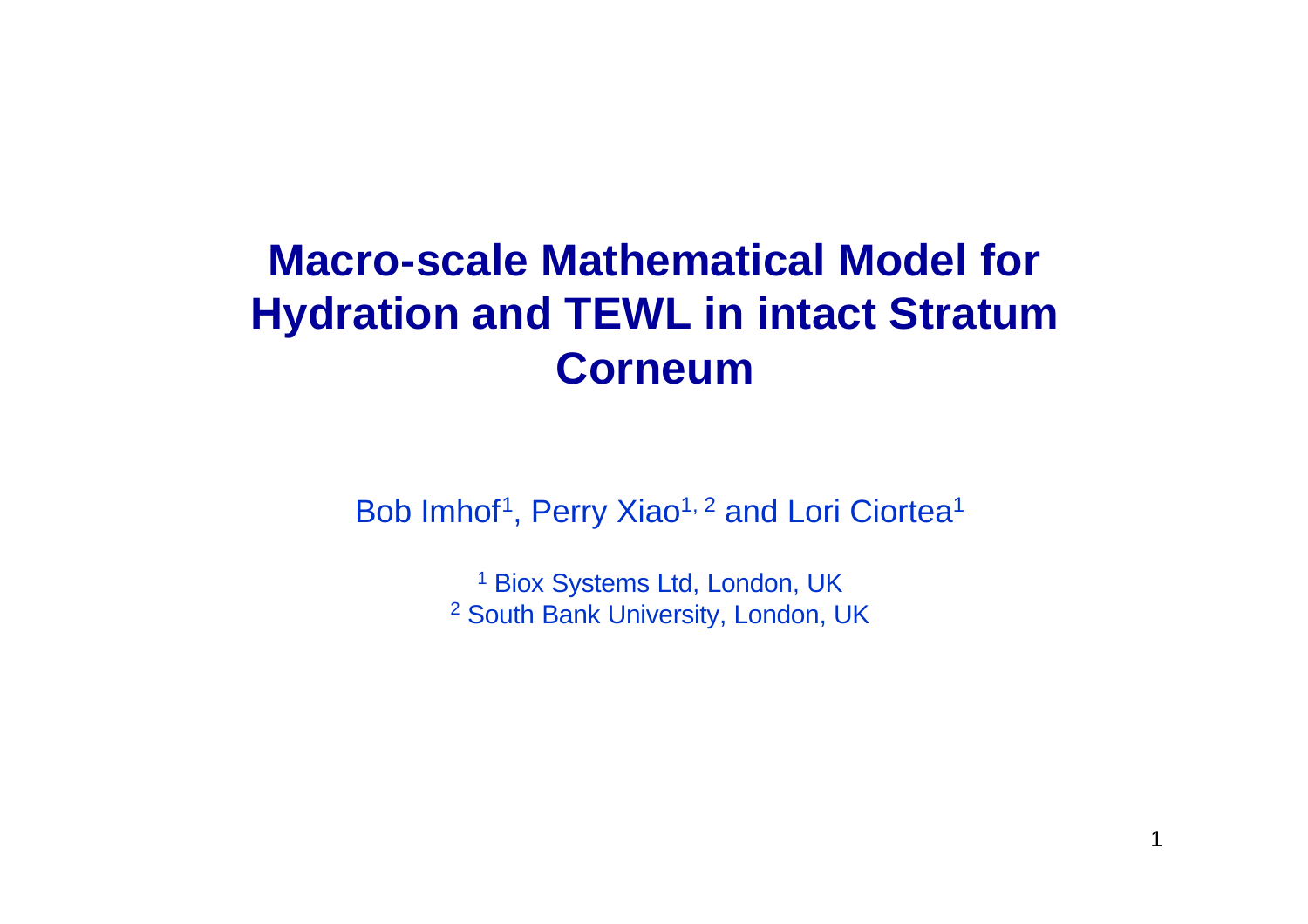### **The Plan**

#### **1. Introduction**

#### **2. The Method**

Component 1: Skin Hydration Profile Component 2: Air Component 3: SC Surface adsorption/desorption Component 4: SC Swelling

- **3. Example Calculations**
- **4. Conclusions**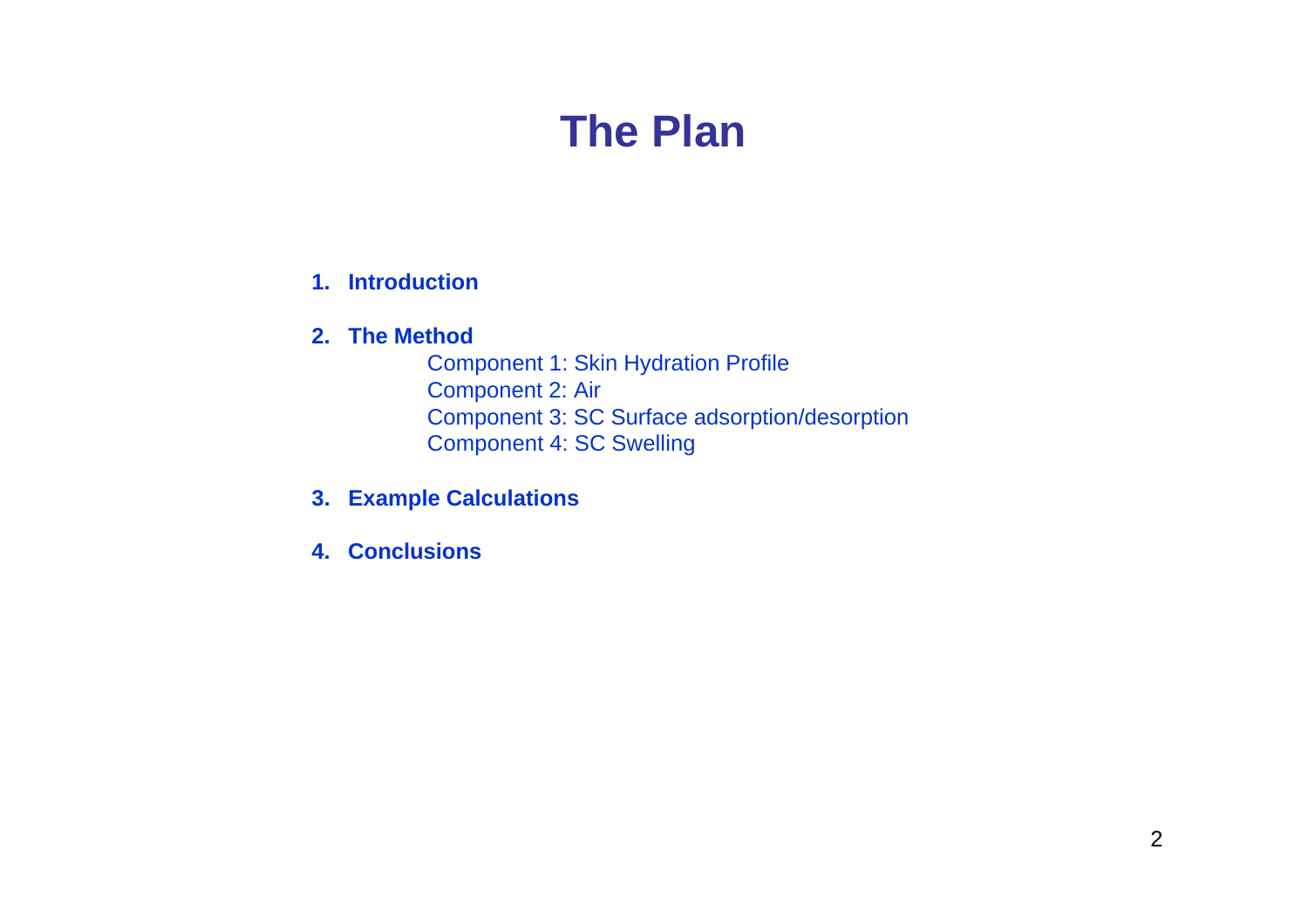# **Introduction**

Skin properties are mostly the realm of the biosciences. However, some skin properties are accessible to physical modelling:-

> **Hydration** Sorption/desorption **Swelling** Transepidermal water loss Skin stripping

Our aim is a better understanding of measurements such as TEWL and hydration.

Our approach is macro-scale modelling, where water binding effects and the *brick & mortar* structure of the stratum corneum (SC) etc are all subsumed into an effective diffusion coefficient *D*<sub>SC</sub> that may change with SC hydration.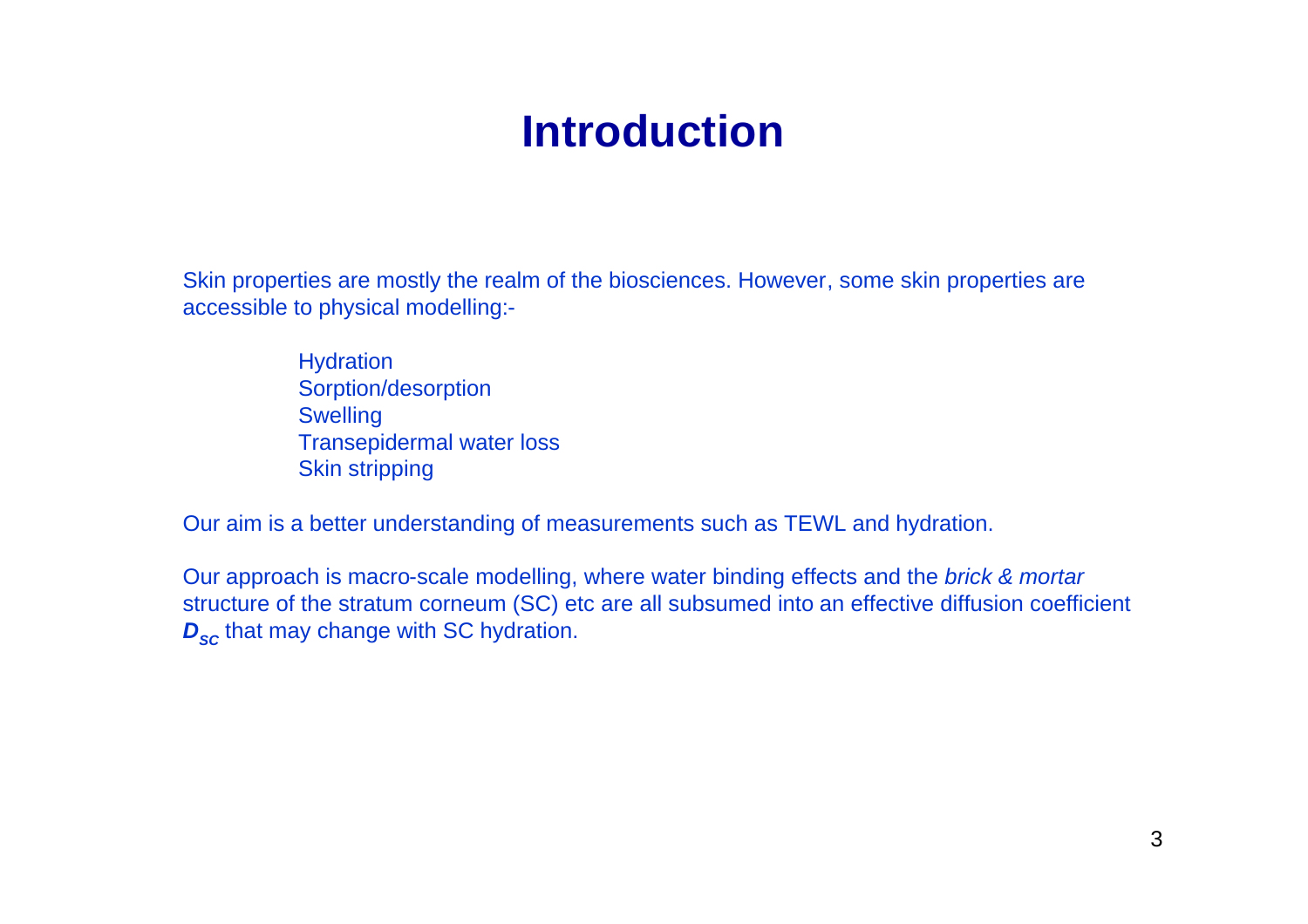### **Method**

The method used is to calculate the steady-state flux of water diffusing from the viable epidermis, through the SC, into the ambient air. The following components are included in the model:-

- 1. Skin hydration profile
- 2. Water vapour transport in the adjacent air
- 3. Adsorption/desorption at the skin surface
- 4. SC swelling

In steady-state conditions, there is no skin surface water loss (SSWL) and the TEWL flux through the SC is equal to the water vapour flux in the adjacent air. This *conservation of flux* is one constraint used in the calculations. Another constraint is the relationship between SC surface hydration and the relative humidity (RH) of the adjacent air, which is determined by the *sorption isotherm*.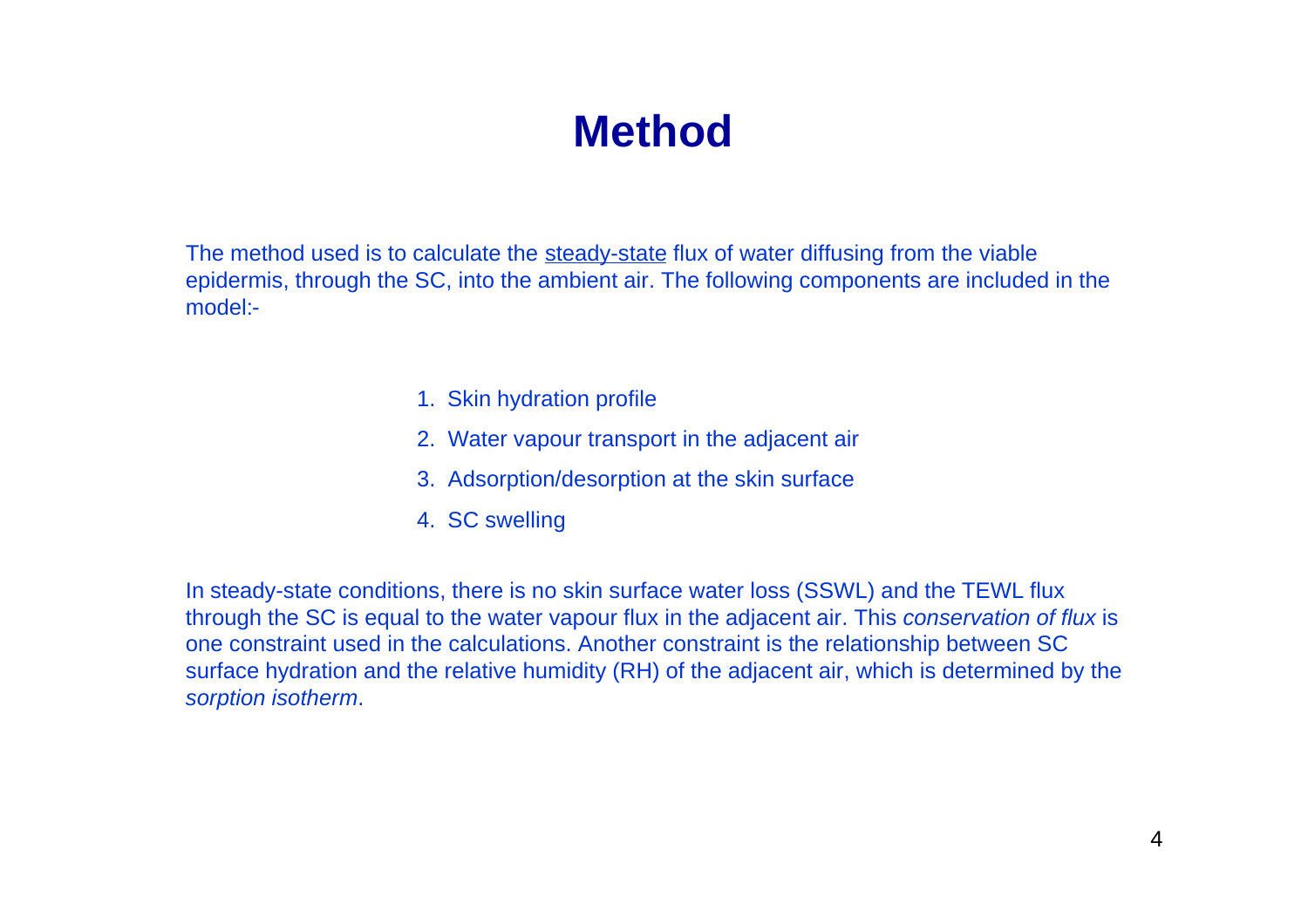# **Component 1: Skin Hydration Profile**

Steady-state hydration depth profiles measured using confocal Raman spectroscopy give information about water mobility in the SC and viable epidermis. Shown here are example profiles measured on untreated volar forearm skin in-vivo.



Hydration depth profiles relate to TEWL via **Fick's first law** of diffusion. The slope at any point is inversely proportional to the diffusion coefficient,  $D_{SC}$ .

*SC J D dc dz* − =

#### **Figure adapted from:-**

Gabard, B and Barel, AO: *Dynamique de l'hydratation cutanée*. In: Cosmétology et dermatologie esthétique, Elsevier Masson SAS, Paris (2008).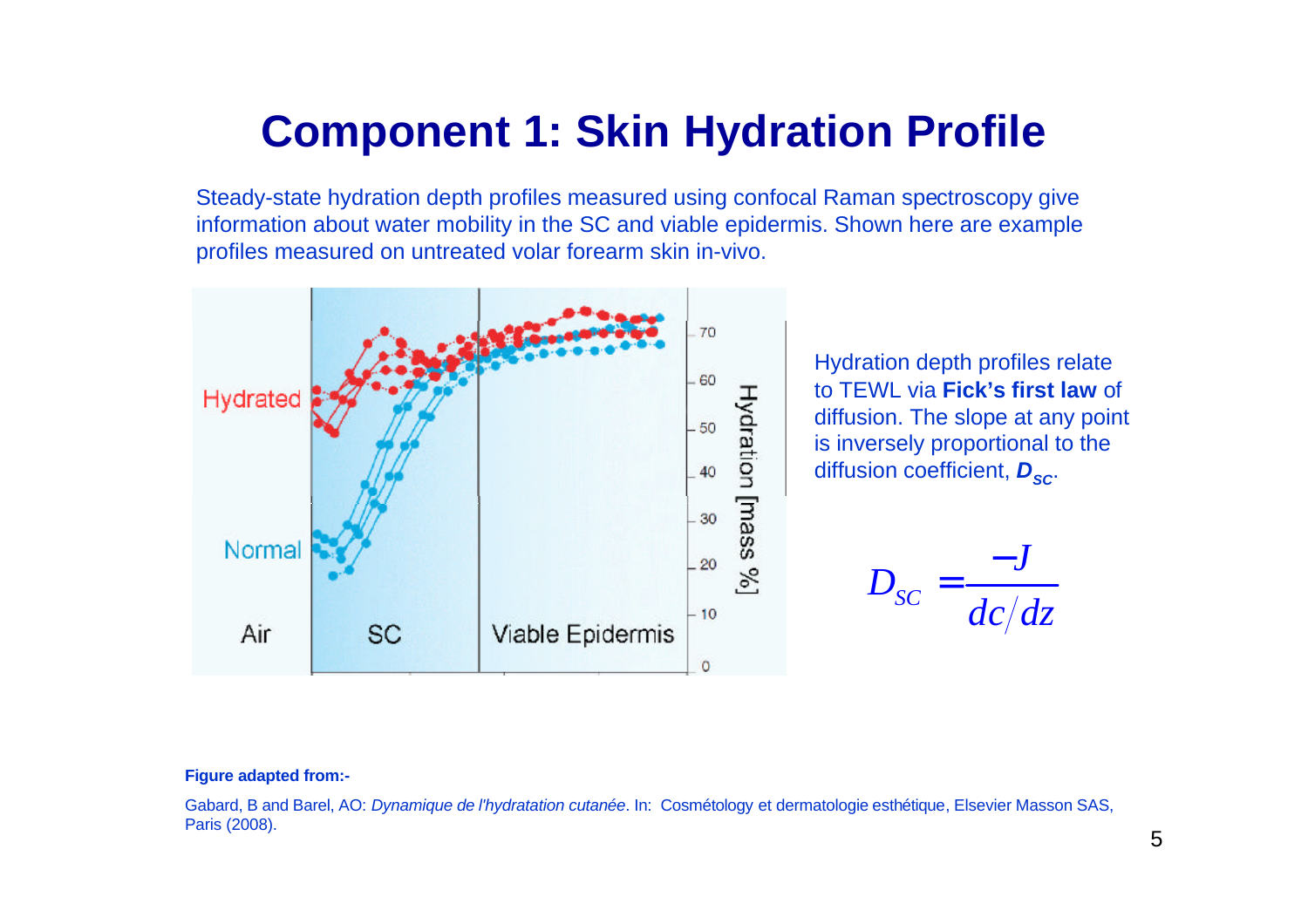#### **Hydration Depth Profile Representations**

Two hydration depth profile representations are used in this work:-



These profiles are compared with a confocal Raman profile in the above figure. The deviation near the SC surface is attributable to the finite spacial resolution of the confocal optics, see next.

Raman data provided by River Diagnostics BV, Rotterdam, The Netherlands.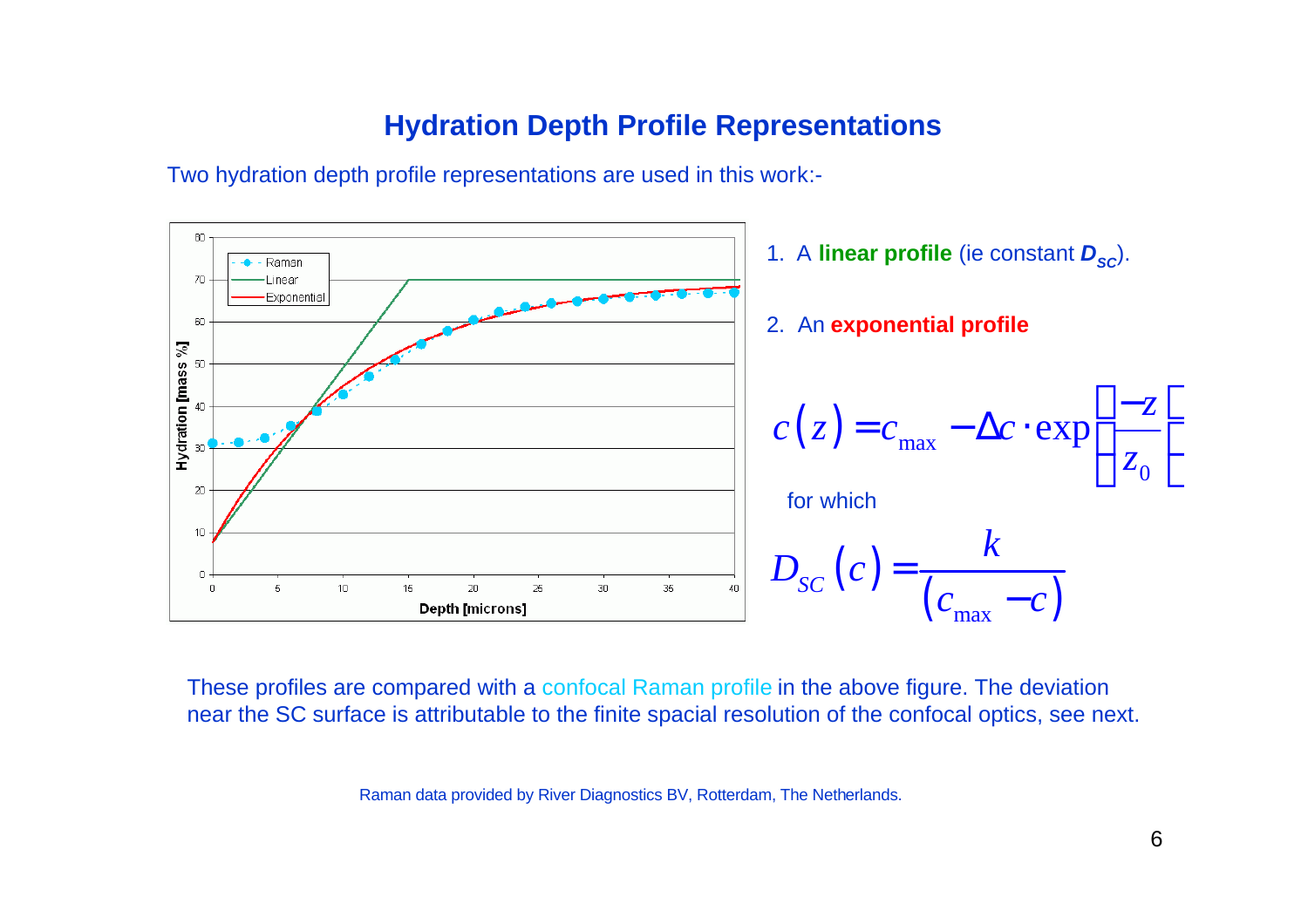### **Spacial Resolution Effect**

The spacial resolution of the confocal Raman optics can be represented by a Gaussian resolution function with a FWHM ~4.8 microns. This causes the true hydration profile to be distorted.



A comparable distortion can be simulated with the exponential hydration profile by convoluting it with the same resolution function. This comparison shows that the exponential profile is a reasonable representation of an in-vivo volar forearm hydration profile.

Raman data provided by River Diagnostics BV, Rotterdam, The Netherlands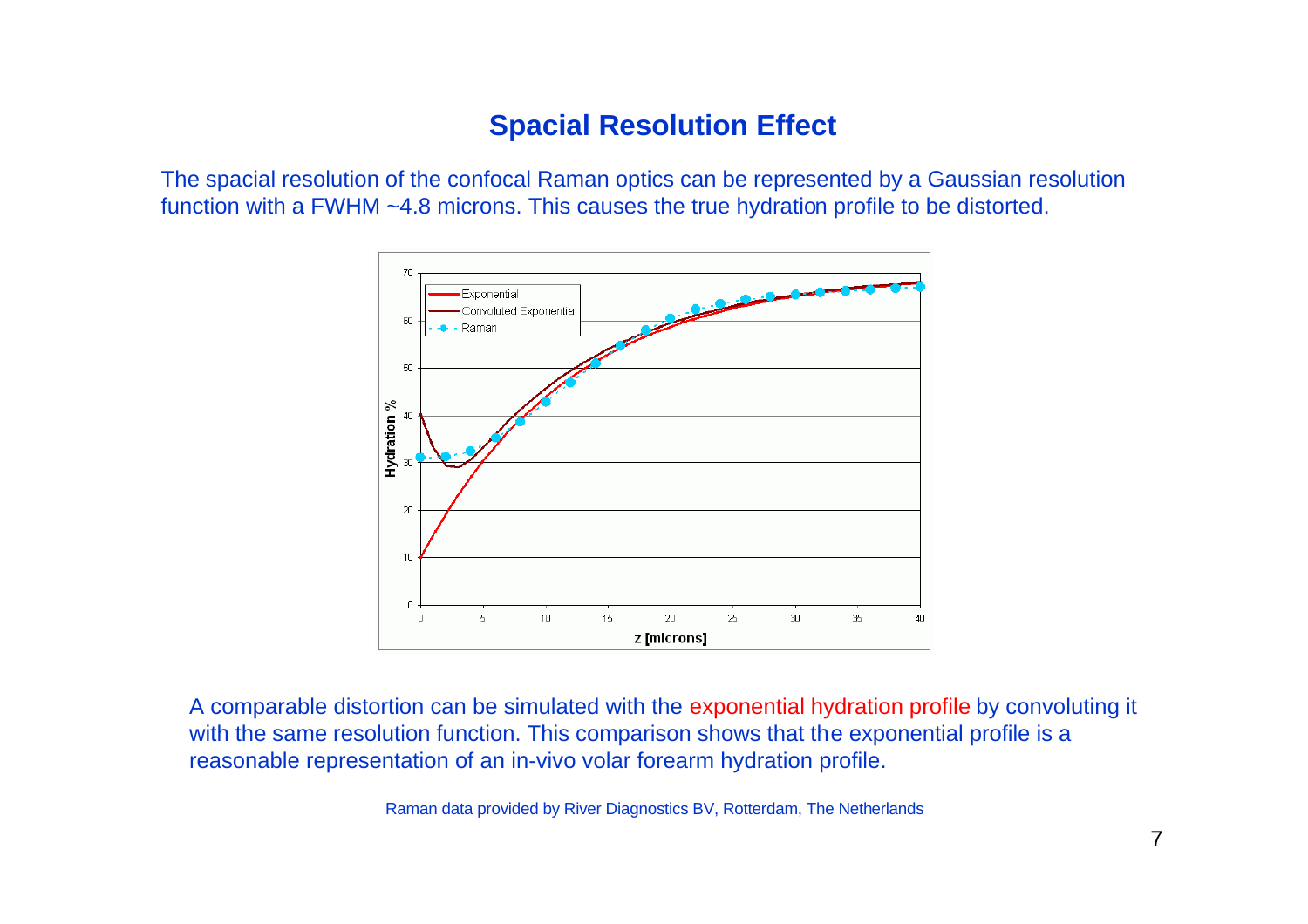# **Component 2: Air**

The model assumes that water from TEWL evaporates from the SC surface into the adjacent air. According to fluid dynamics theory, the air immediately adjacent to the SC surface is still, irrespective of air movements further away. This is the **diffusion boundary layer** of still air. The moving air beyond acts as a vapour sink of constant (ambient) humidity and temperature.

The thickness of the diffusion boundary layer depends on the geometry of the object and the properties of the moving air. For a horizontal volar forarm, for example:-

- ~5mm: Normal (uncovered) conditions indoors.
- ~12mm: Very still air (only natural convection).
- ~24mm: Open TEWL measurement chamber.

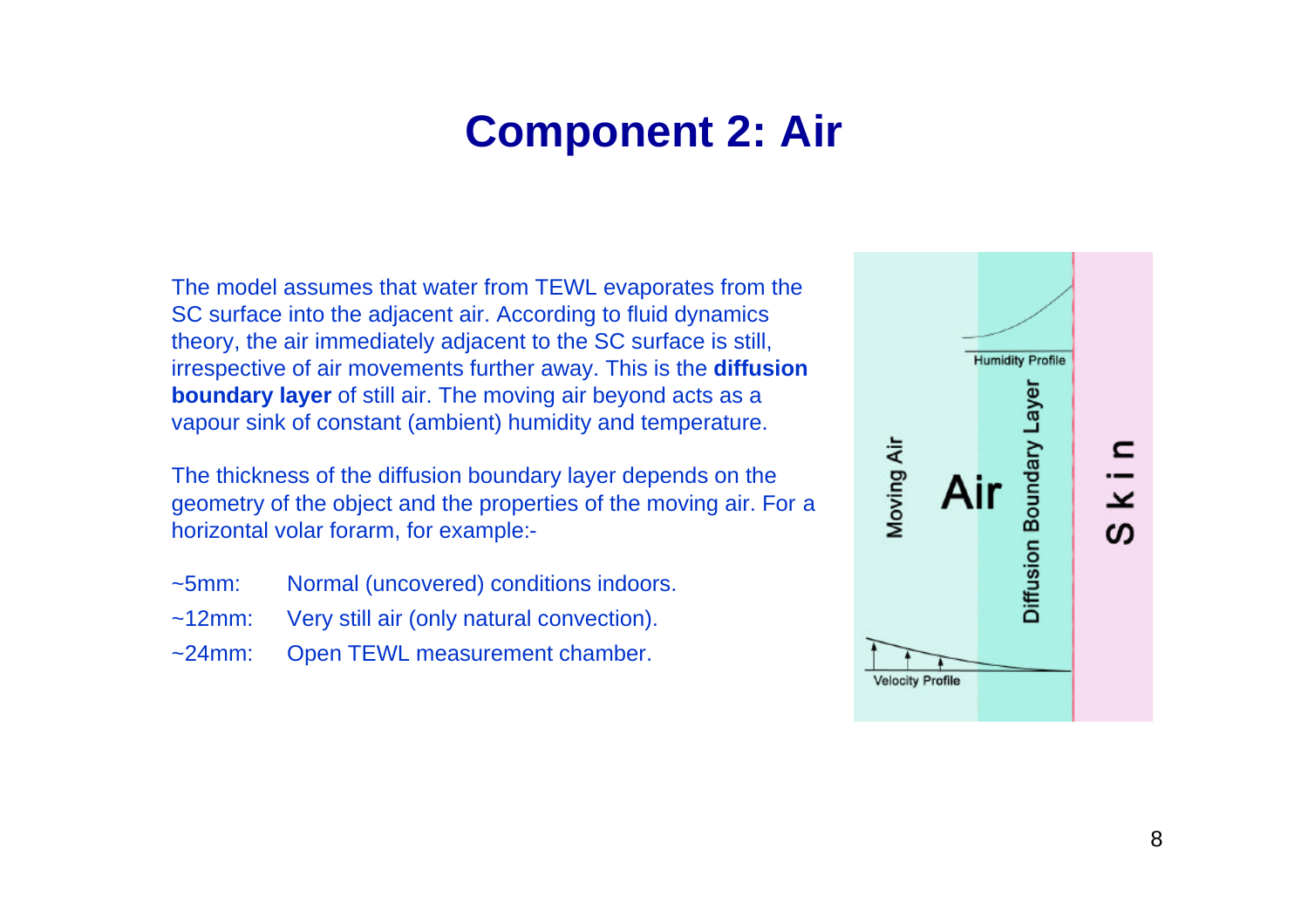### **Relative Humidity at the SC surface**

The relative humidity (RH) at the SC surface depends on:-

- 1. Ambient RH.
- 2. The flux of water vapour (TEWL).
- 3. The temperature of the SC surface.

The model assumes that the SC & the air in contact with it are at the same temperature, typically 30°C.

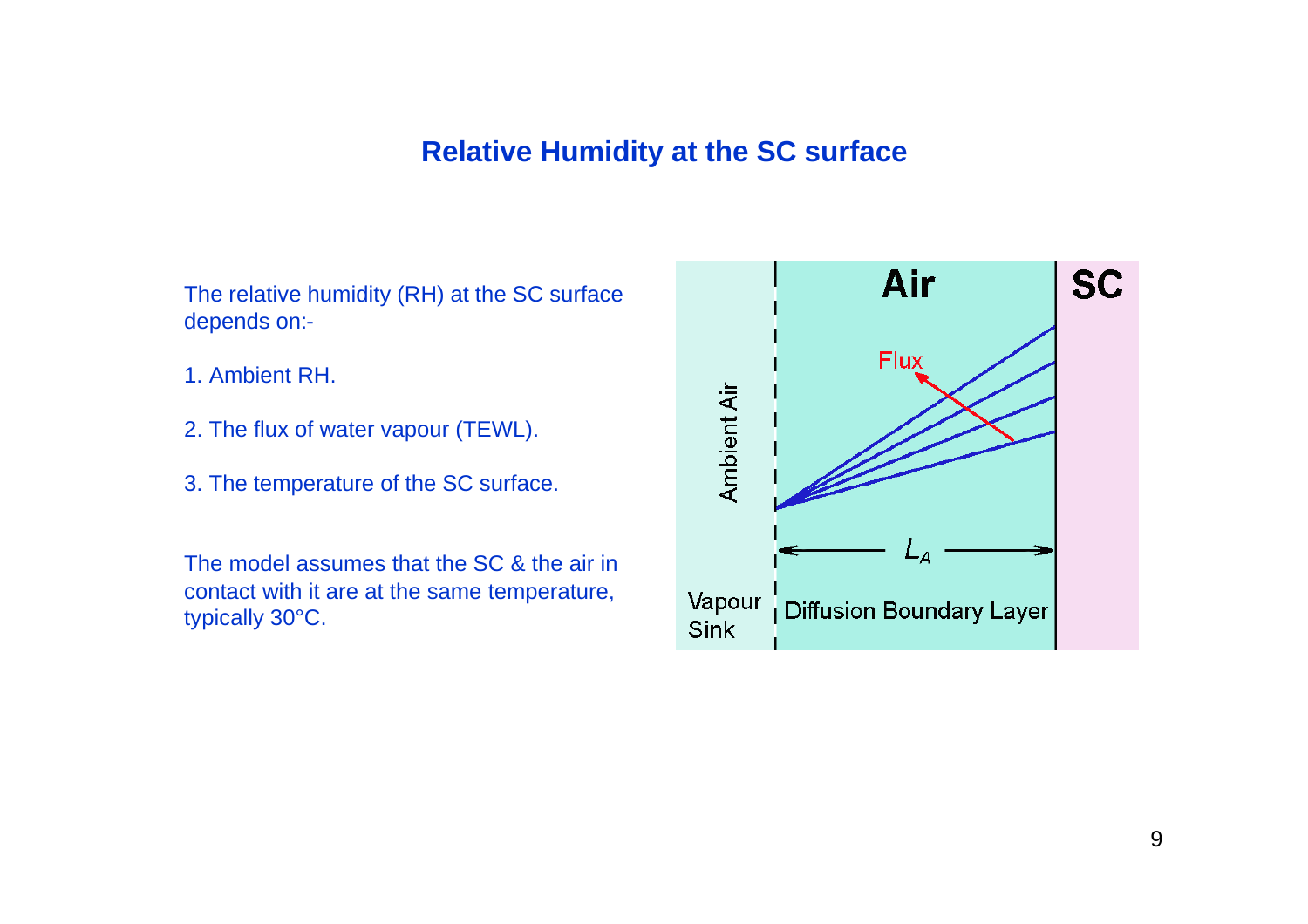### **Component 3: SC Surface adsorption/desorption**

The connection between the skin & the adjacent air is the **sorption isotherm**.



The SC surface adapts rapidly to RH changes, because only its top layer is exposed to air. The bulk of the SC takes longer to adapt, because of the low mobility of water within the SC.

#### **Figure adapted from:-**

Lévêque, J-L: *Water-keratin interactions*. In: Bioengineering of the skin: Water and the stratum corneum. (Elsner, P, Berardesca, E, Maibach, HI, eds), pp. 13-22. CRC Press, Boca Raton (1994).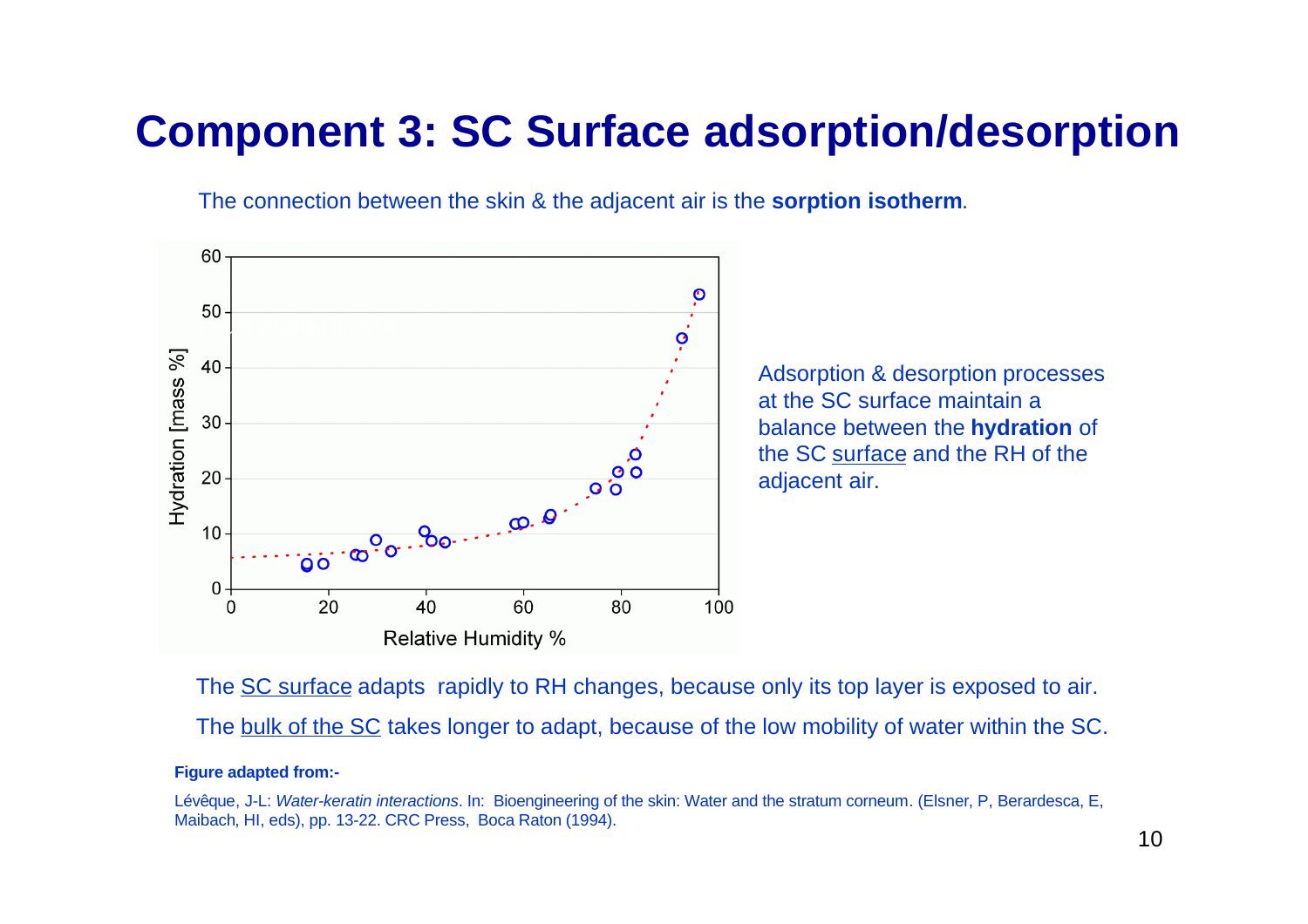#### **Relative Humidity at the SC Surface**



The RH at the SC surface is substantially lower than ambient RH, because the SC surface is at a higher temperature than the ambient air. In the above figure, The SC (and the air in immediate contact with it) is at 30°C whereas the ambient air is at 20°C.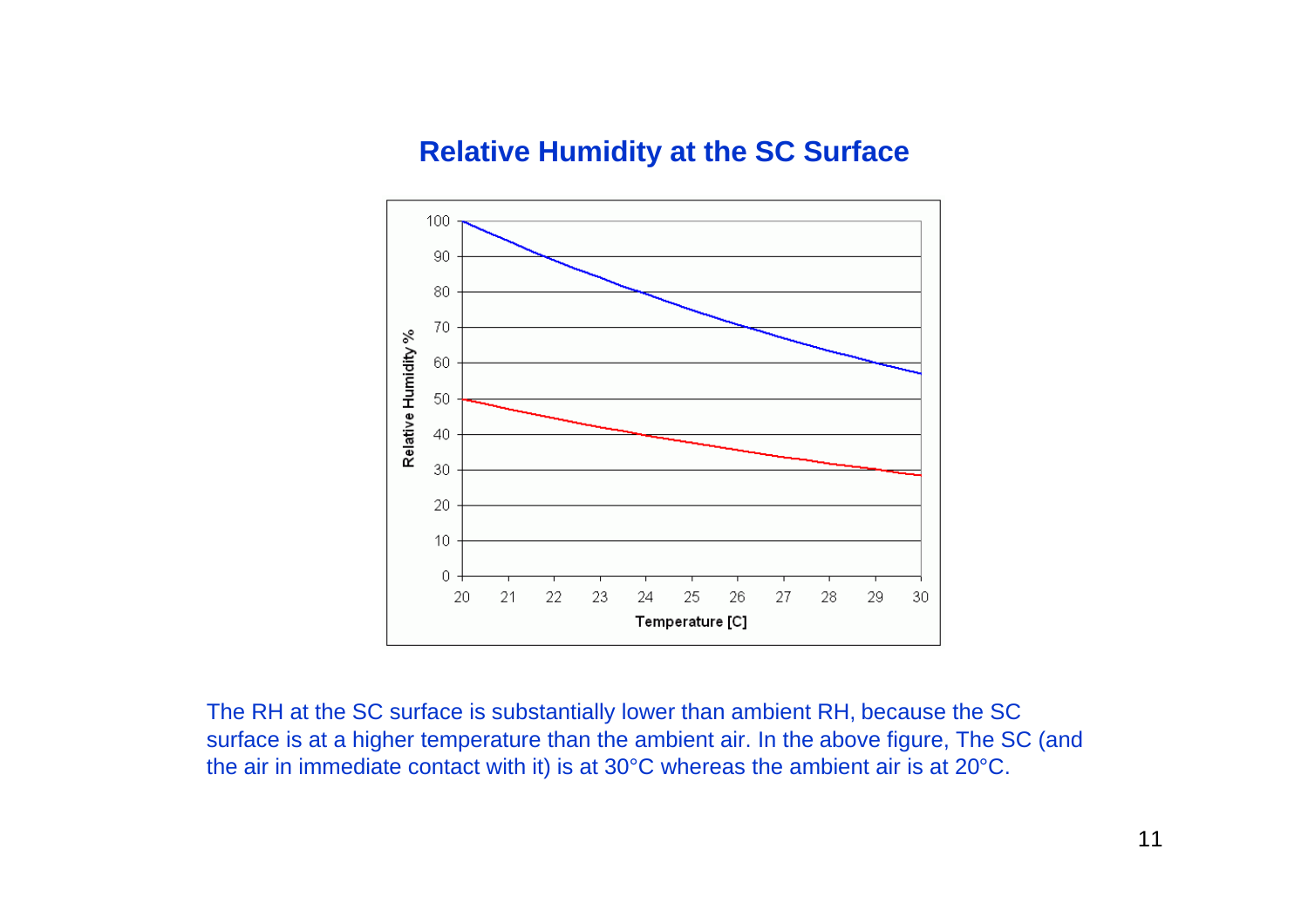### **Component 4: SC Swelling**

SC swelling is assumed to be isotropic and additive, where the volume of hydrated SC is given by the sum of the volumes of dry SC and water of hydration. With this assumption,

$$
\frac{\Delta L}{L_{DRY}} = \frac{c}{3(\mathbf{r}_{w} - c)}
$$

where ? *L* is the hydration-dependent swelling,  $L_{\textit{DRY}}$  is the thickness of dry SC,  $\textit{?}_W$  is the density of water and *c* is the concentration of water in the SC. Unidirectional swelling (in thickness only) would be three times larger.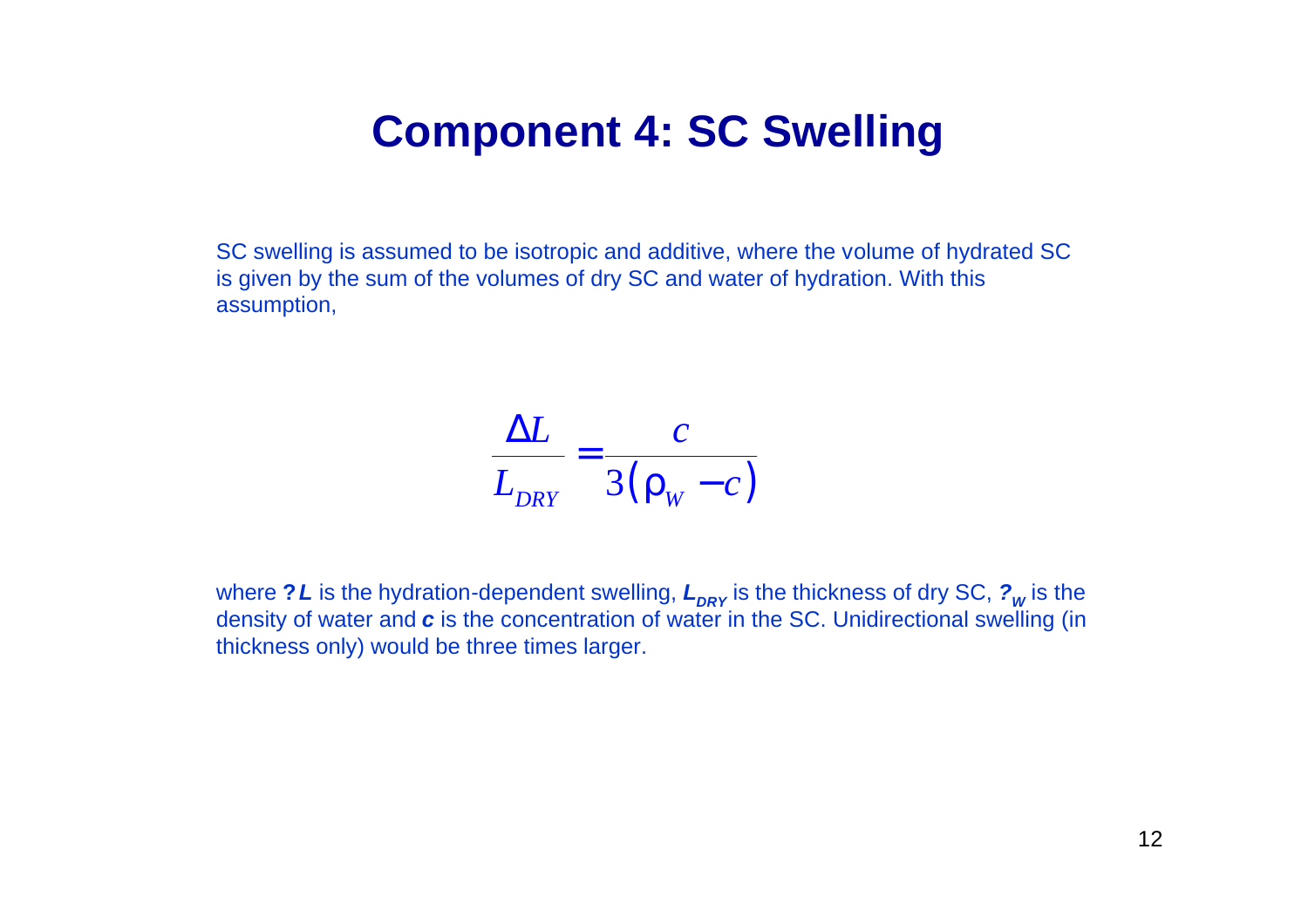### **Example Calculations**



This diagram represents the model, together with some of the values used in the calculations that follow. These were performed using the Excel 2003 spreadsheet and its VBA (Visual Basic for Applications) feature. Properties were calculated layer by layer, dividing the SC into 1000 layers. A typical diffusion coefficient was found to be 0.15% smaller with 500 layers and 0.07% larger with 2000 layers.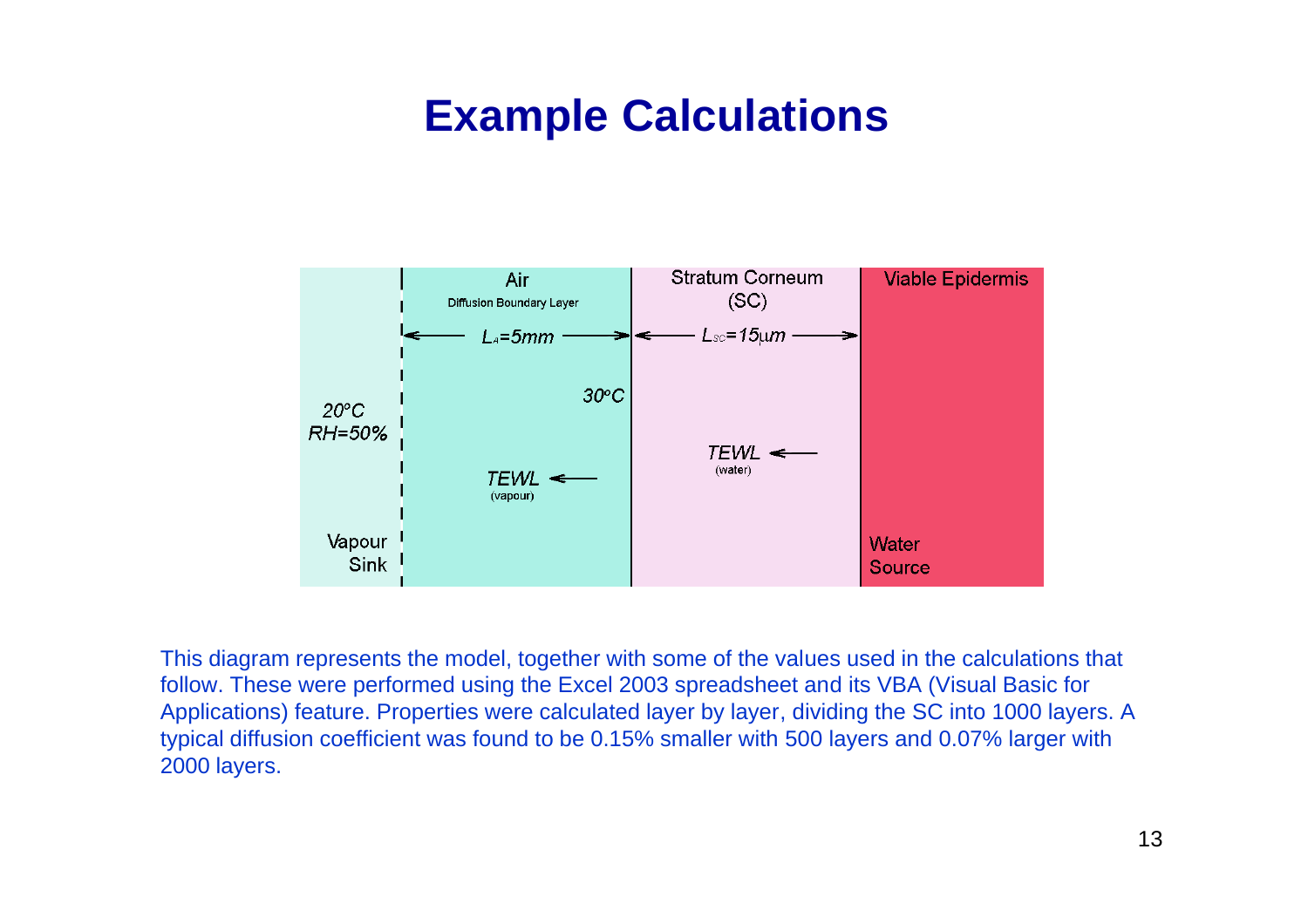#### **Calculation 1: Baseline TEWL vs SC Surface Temperature**



The change of TEWL with temperature is smaller and in the opposite sense to the measurements of [1]. This is because the model parameters are currently independent of temperature. The small TEWL decrease is caused by a decrease of RH of the air in contact with the SC. A coupled thermal model is needed to calculate such temperature dependences. This is under development.

<sup>[1]</sup> Halkier-Sorensen, L, Thestrup-Pedersen, K and Maibach, HI: *Equation for conversion of transepidermal water loss (TEWL) to a common reference temperature: what is the slope?* Contact Dermatitis. **29**: 280-1 (1993).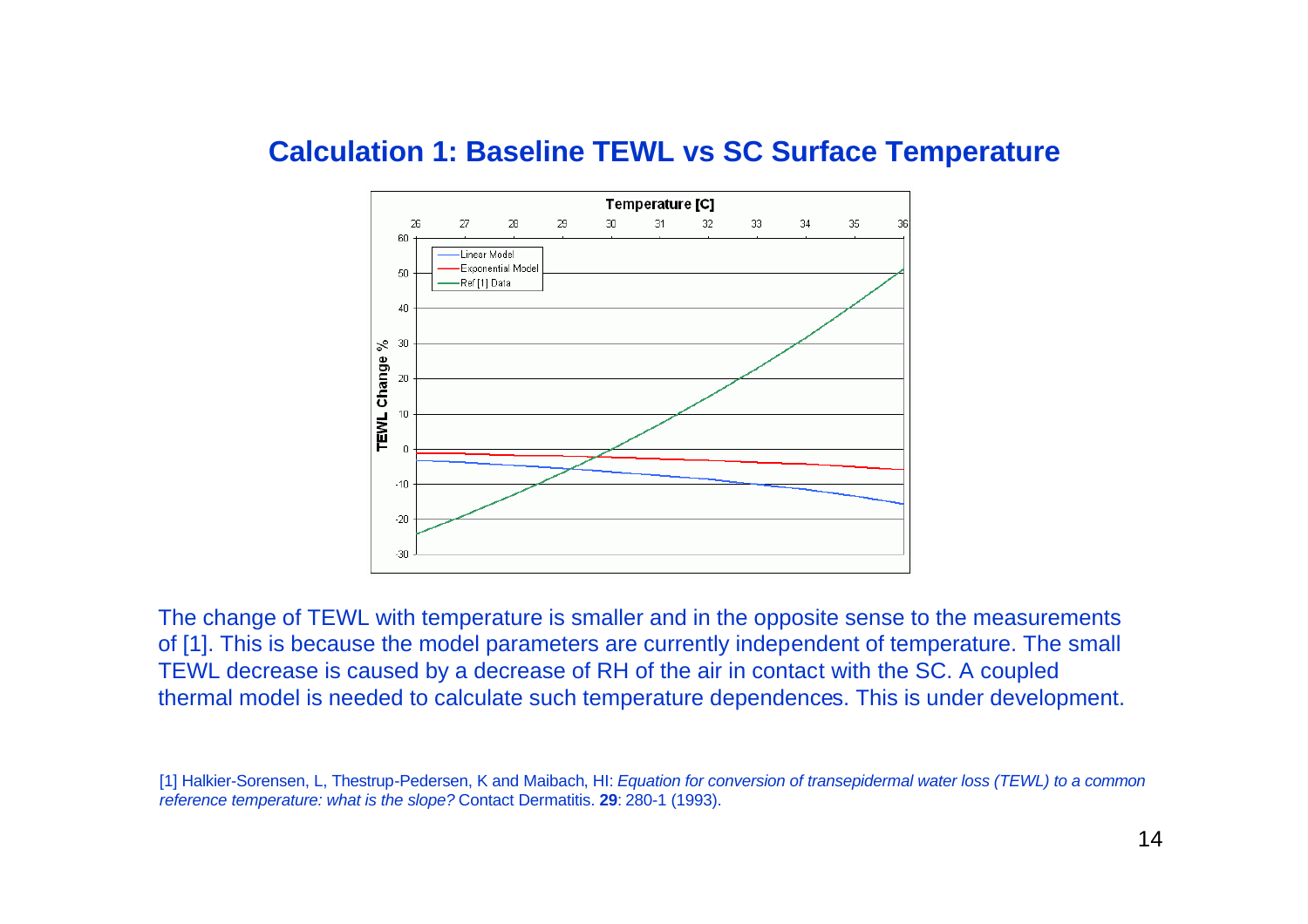#### **Calculation 2: Baseline TEWL vs Ambient RH**



The calculated trend of increasing TEWL with decreasing ambient RH is contradicted by the experimental evidence of [1], for example. This is a well known problem with models using a constant diffusion coefficient. The inclusion of a hydration-dependent diffusion coefficient in the exponential model goes some way towards solving this problem, but currently not far enough.

<sup>[1]</sup> Egawa, M, Oguri, M, Kuwahara, T and Takahashi, M: *Effect of exposure of human skin to a dry environment*. Skin Res Tech. **8**: 212-8 (2002).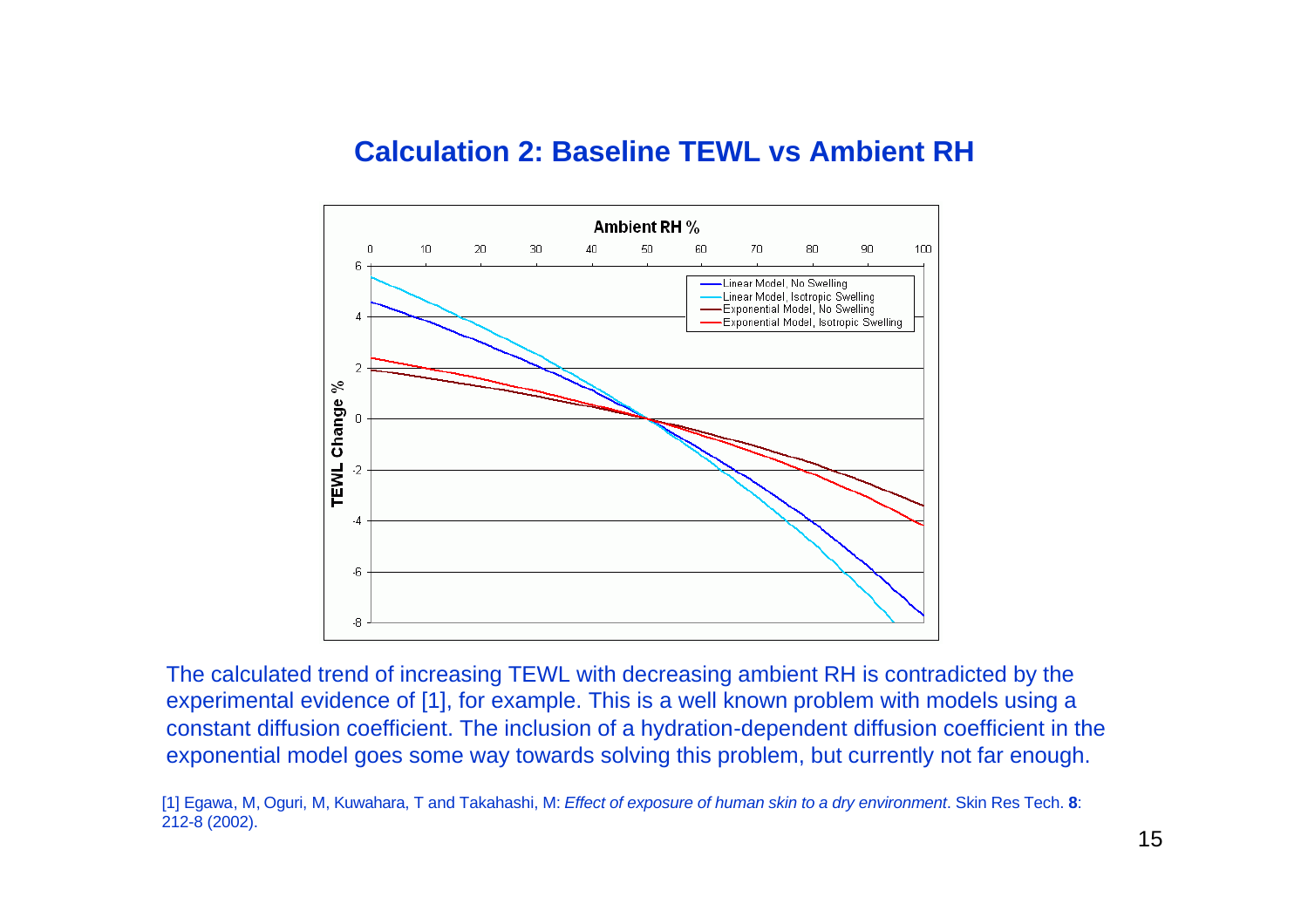### **Calculation 3: Swelling vs Ambient RH**



The calculated thickness change with ambient RH looks plausible. Note that the swelling depends on the RH at the SC surface, which is lower than ambient RH. Comparisons with experiment should be used to improve the swelling model.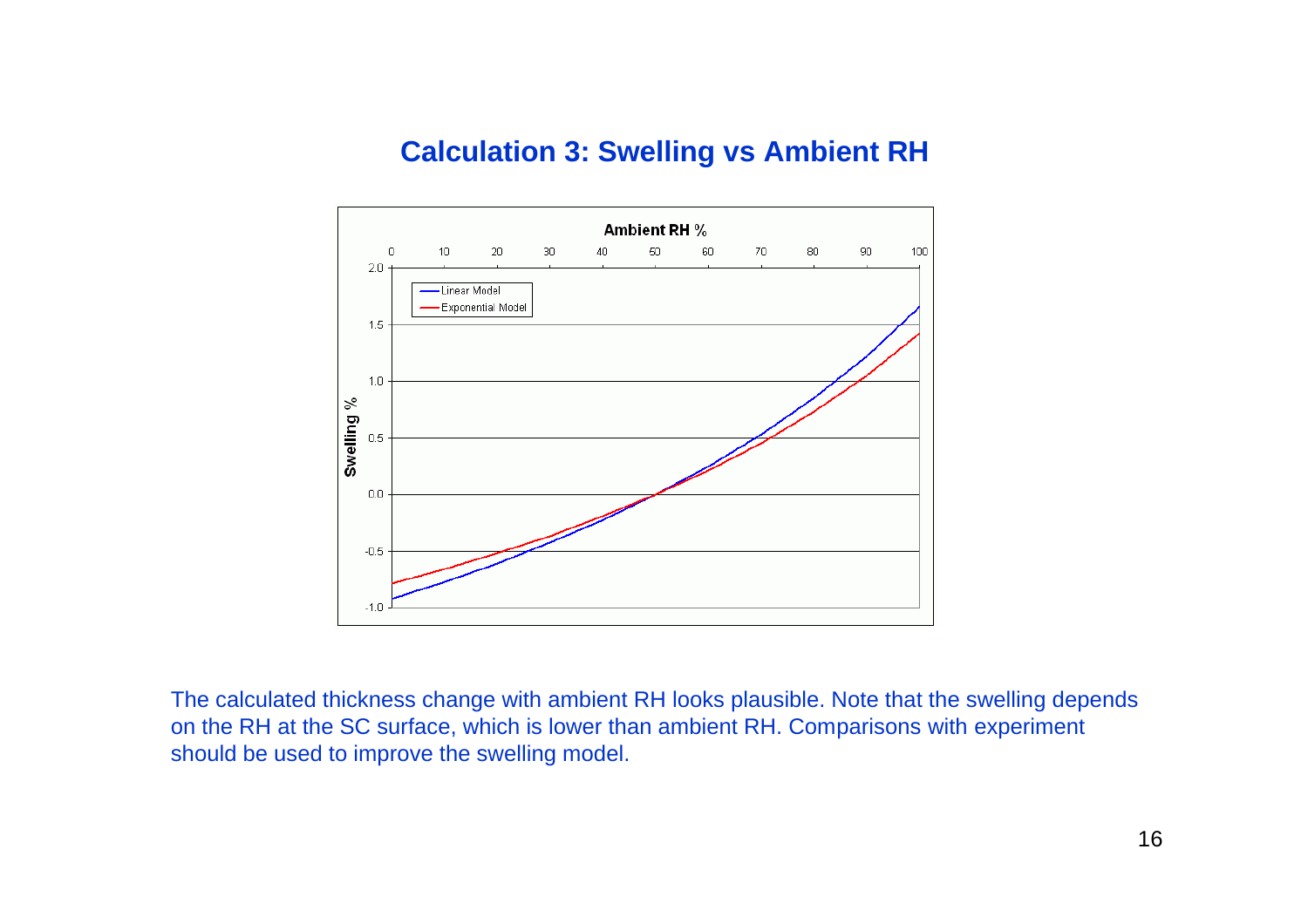#### **Calculation 4: Mean Hydration vs Ambient RH**



The calculated dependence of mean hydration on ambient RH looks plausible.